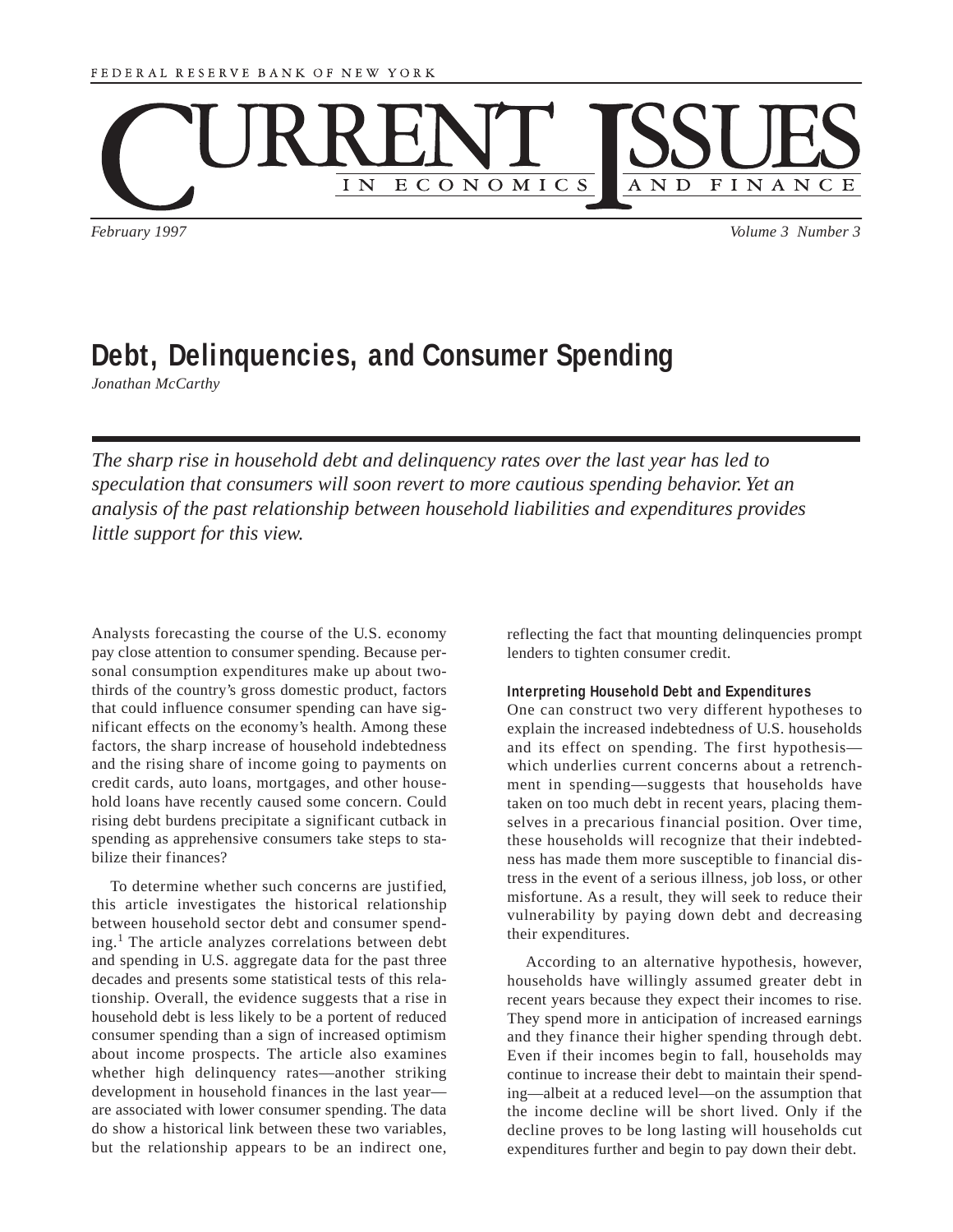To appreciate the difference between these two hypotheses, consider how they account for consumer behavior in the early 1990s. The first hypothesis would hold that consumer spending fell during the 1990-91 recession and could recover only sluggishly because households were reacting against their accumulation of excess debt in the late 1980s. The second hypothesis would hold that consumer spending and debt fell because the 1990-91 recession and the subsequent slow recovery lowered household expectations of future income.

Because both hypotheses offer plausible interpretations of consumer behavior, we turn to actual data on household liabilities and expenditures to determine



Source: Board of Governors of the Federal Reserve System.

which account is most consistent with the historical relationship between debt and spending.

## **How Debt and Expenditures Are Related: 1962–96**

First, what do the data reveal about the magnitude of the current household debt burden? Debt levels relative to income have reached record highs recently, surpassing their earlier peak in the late  $1980s<sup>2</sup>$ . Nevertheless, interest rates are lower now than they were in this earlier period, effectively reducing the current debt burden relative to that experienced by households in the 1980s. A measure that adjusts for the effects of interest rate changes is the ratio of debt service payments to disposable income estimated by the staff of the Federal Reserve Board of Governors. This ratio consists of scheduled payments on mortgages, credit cards, auto loans, and other household loans as a percentage of income. By this measure, the current debt burden falls below its peak in the late 1980s, but it has been rising rapidly since 1994 and has now reached 17 percent, a relatively high level (Chart 1). Thus, even when interest rate effects are factored in, the debt burden may be large enough to validate the concerns of those who believe that it will lead to a cutback in consumer spending.

An initial analysis of the aggregate data<sup>3</sup> from the early 1960s through the first quarter of 1996, however, provides contrary evidence. If it is true that consumers respond to high levels of debt by reducing their liabilities and hence their consumption, then we would expect debt to slow before or at the same time as spending slowed. The trends depicted in Chart 2 show instead that spending slows before debt slows, most obviously in the years since 1974.<sup>4</sup> This pattern is consistent with

#### 1962 64 66 68 70 72 66 68 70 -4 -2 0 2 4 6 8 10 4 6 8 10 12 14 16 18 74 76 78 80 82 84 86 88 90 92 94 96 Scale Debt Scale Year-over-year percentage change Year-over-year percentage change Personal consumption expenditures

# **Chart 2 Debt Trails Consumption**

Sources: Board of Governors of the Federal Reserve System, Flow of Funds Accounts; U.S. Bureau of Economic Analysis, National Income and Product Accounts. Notes: Debt is total household financial liabilities. Shading denotes recession periods.

Notes: The debt service payments ratio refers to scheduled payments on mortgages, credit cards, auto loans, and other household loans as a percentage of disposable personal income. Shading denotes recession periods.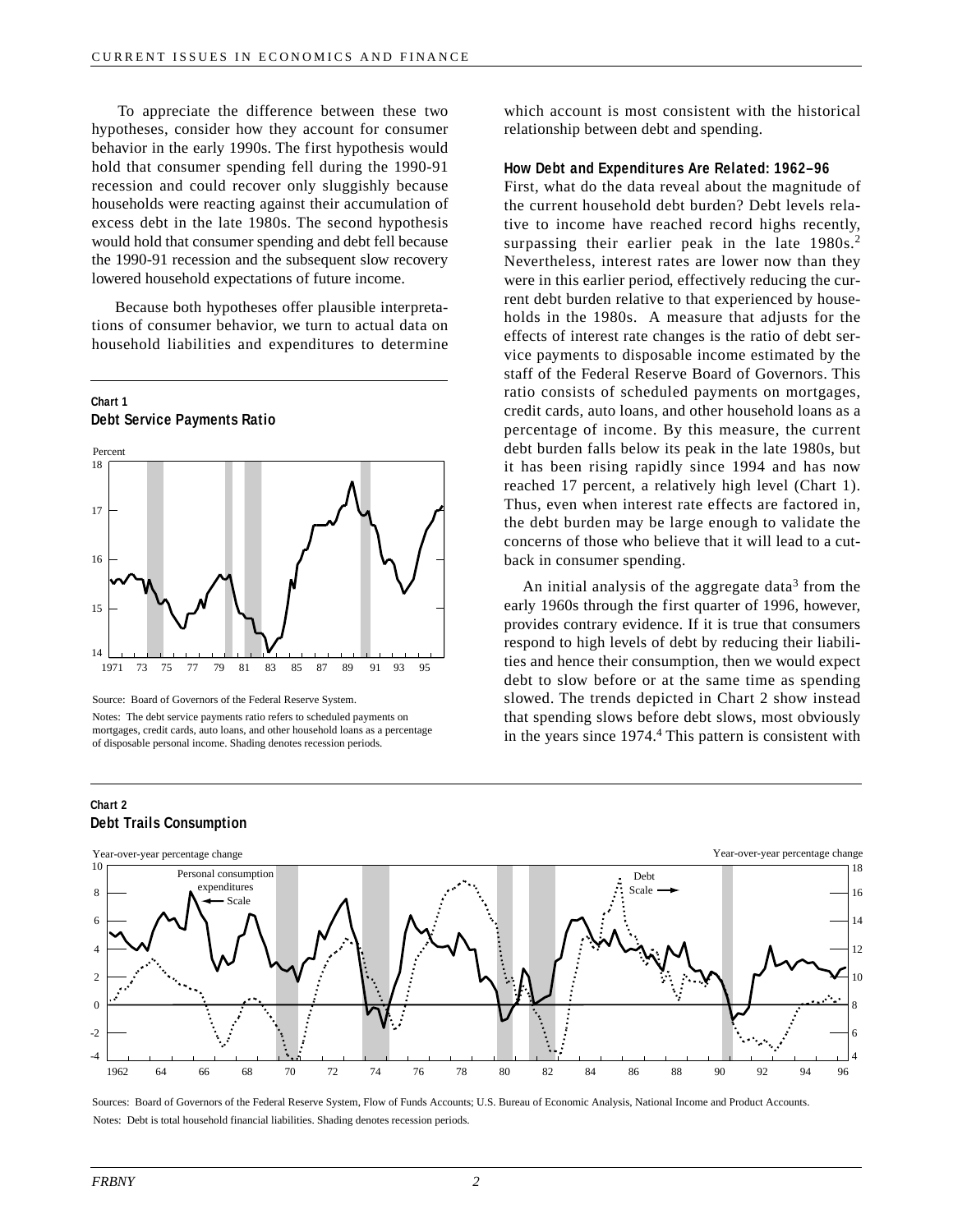our second hypothesis, which predicts that households will begin to reduce spending when income falls, but will decrease debt only when the income decline proves to be long lasting.

A more rigorous test of the two hypotheses utilizes a statistical model relating expenditures and the financial status of households. Each equation in the model presented here relates one of four variables—assets, debt, spending on nondurables and services, and spending on durables—to past values of all four variables.<sup>5</sup>

> *Overall, the model simulations suggest that there is little reason to expect that current debt burdens will trigger a decline in consumer spending.*

Consumer spending is divided into durables and nondurables because the financial condition of households is likely to affect spending for big-ticket durable goods such as automobiles and furniture more dramatically than spending for nondurables. The model is simulated to identify how a one-period unexpected increase in one variable affects all the variables of the model over time.<sup>6</sup>

Consider first the effect of an unexpected increase in debt on spending (Chart 3, left panel). If high debt burdens move households to reduce their expenditures as one way of strengthening their balance sheets—our first hypothesis—then an unexpected debt increase in one period should cause spending to decline in subsequent periods. In the estimated model, however, spending on durables appears to rise following an unexpected debt increase.<sup>7</sup> Now consider the effect of an unexpected increase in spending on debt (Chart 3, right panel). Such an increase could be construed as a sign of optimism about future income. If this optimism leads households to spend more and to take on more debt our second hypothesis—then an unexpected spending increase in one period should cause debt to rise in subsequent periods. This is precisely the pattern observed in the model. Overall, the model simulations suggest that there is little reason to expect that current debt burdens will trigger a decline in consumer spending.

Nevertheless, while this analysis does not support the more alarmist view of debt, it does not necessarily preclude the "common sense" notion that higher household debt burdens will cause households to reduce their spending. First, debt may amplify the effects on spending of more fundamental economic forces such as monetary policy rather than drive consumer spending in its own right. If so, the sequence in which debt and spending changes occur may provide little information about the direction of causation between these two variables. $8$ Second, debt burdens may have to reach some threshold before they have a negative effect on spending. Finally, common measures of the household sector's debt burden, such as the ratio of debt service payments to income reported in Chart 1, may not provide accurate information about the extent of household financial distress if the "average" household is not typical of households constrained by their financial condition.

This last possibility opens up another issue for investigation: namely, whether a relationship exists

# **Chart 3 Simulations of Durables Expenditures and Debt**





Source: Author's calculations.

Note: Dotted lines are one-standard-error confidence bands.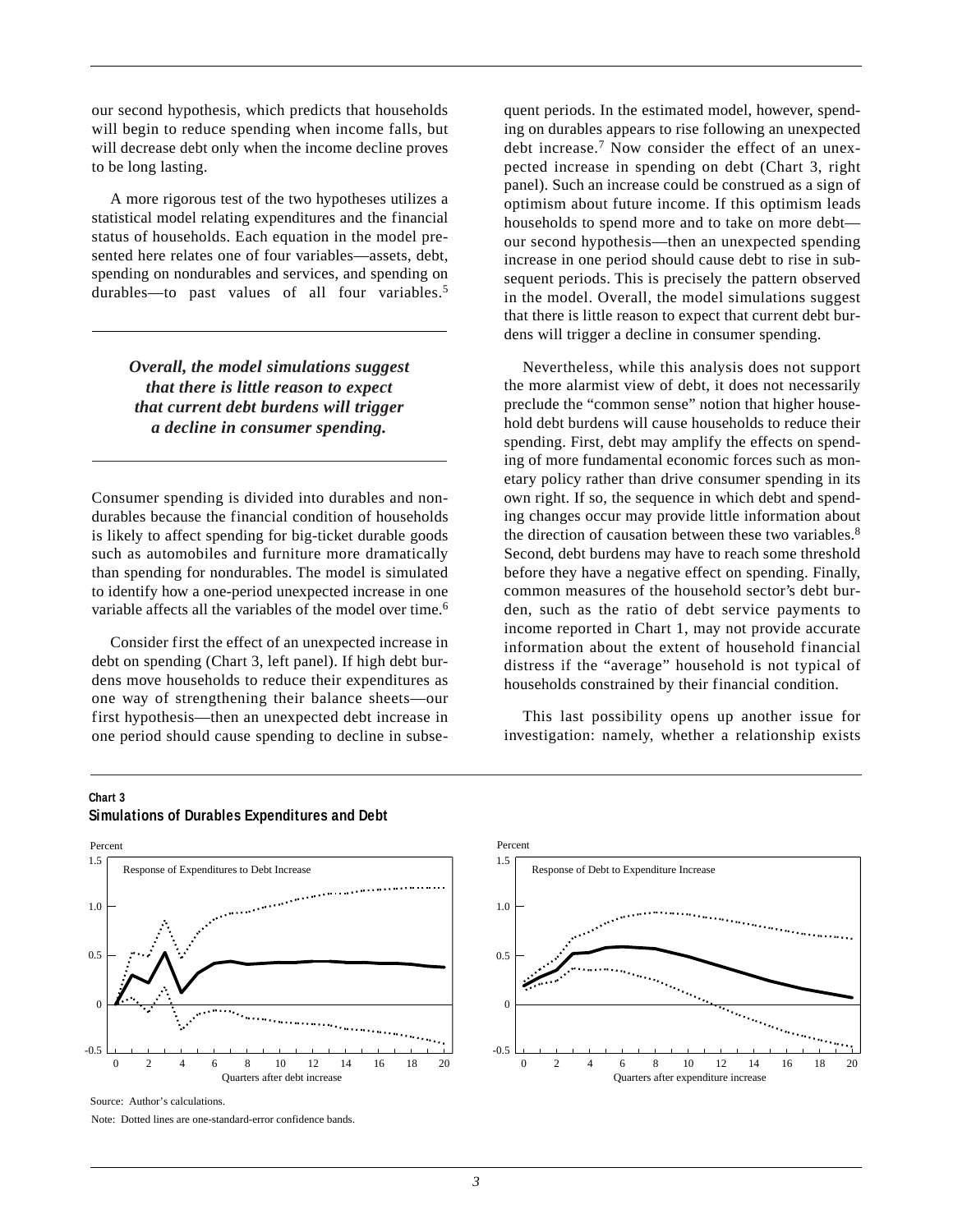between consumer spending and measures of the degree of household credit difficulties associated with excess debt. The next section explores the possible link between one such measure—delinquency rates on consumer loans—and household expenditures.

## **How Delinquencies and Expenditures Are Related: 1974–96**

For those who believe that high debt burdens could lead to a cutback in consumer spending, the recent trend in delinquency rates is another reason for concern. After increasing rapidly during the last two years, the per-

*[The] relationship between delinquencies and credit tightening suggests that any effect that rising delinquency rates may have on consumer expenditures occurs because of restrictions to credit supply.*

centage of credit card accounts at least thirty days past due has reached a record level (Chart 4). The delinquency rate on other consumer loans remains below recent highs, but it has also risen significantly over the last two years.<sup>9</sup>

Although delinquency rates should provide a better sense of the degree of household credit difficulties than other debt burden measures, statistical tests yield little evidence of a robust direct relationship between these rates and expenditures. Delinquency rates have at most





Source: American Bankers Association.

Notes: Accounts are defined as delinquent if they are at least thirty days past due. Shading denotes recession periods.

a modest negative direct effect on consumer spending in these tests, and even this largely dissipates once the effects of income and other important factors are taken into account. $10$ 

Delinquency rates have a more demonstrable effect, however, on consumer credit availability. Senior bank loan officers surveyed by the Board of Governors of the Federal Reserve System identify a rise in these rates as a major reason for tightening credit. Moreover, data for 1974-96 indicate that the actions of loan officers match their words: when delinquency rates rise during this period, credit becomes tighter (Chart 5, upper panel).<sup>11</sup> Specifically, when delinquency rates rise 0.1 percentage point, the credit easing measure declines (indicating tighter credit) by about 3.0 percentage points. $^{12}$ 

This relationship between delinquencies and credit tightening suggests that any effect that rising delin-

## **Chart 5 Delinquencies, Consumer Credit Easing, and Expenditures**



Sources: American Bankers Association; Board of Governors of the Federal Reserve System, *Senior Loan Officer Opinion Survey on Bank Lending Practices*; U.S. Bureau of Economic Analysis, National Income and Product Accounts.

Notes: The delinquency rate is the number of consumer loans delinquent as a percentage of all consumer loans. Credit easing is measured as the net percentage of senior loan officers who report a greater willingness to make consumer loans. Shading denotes recession periods.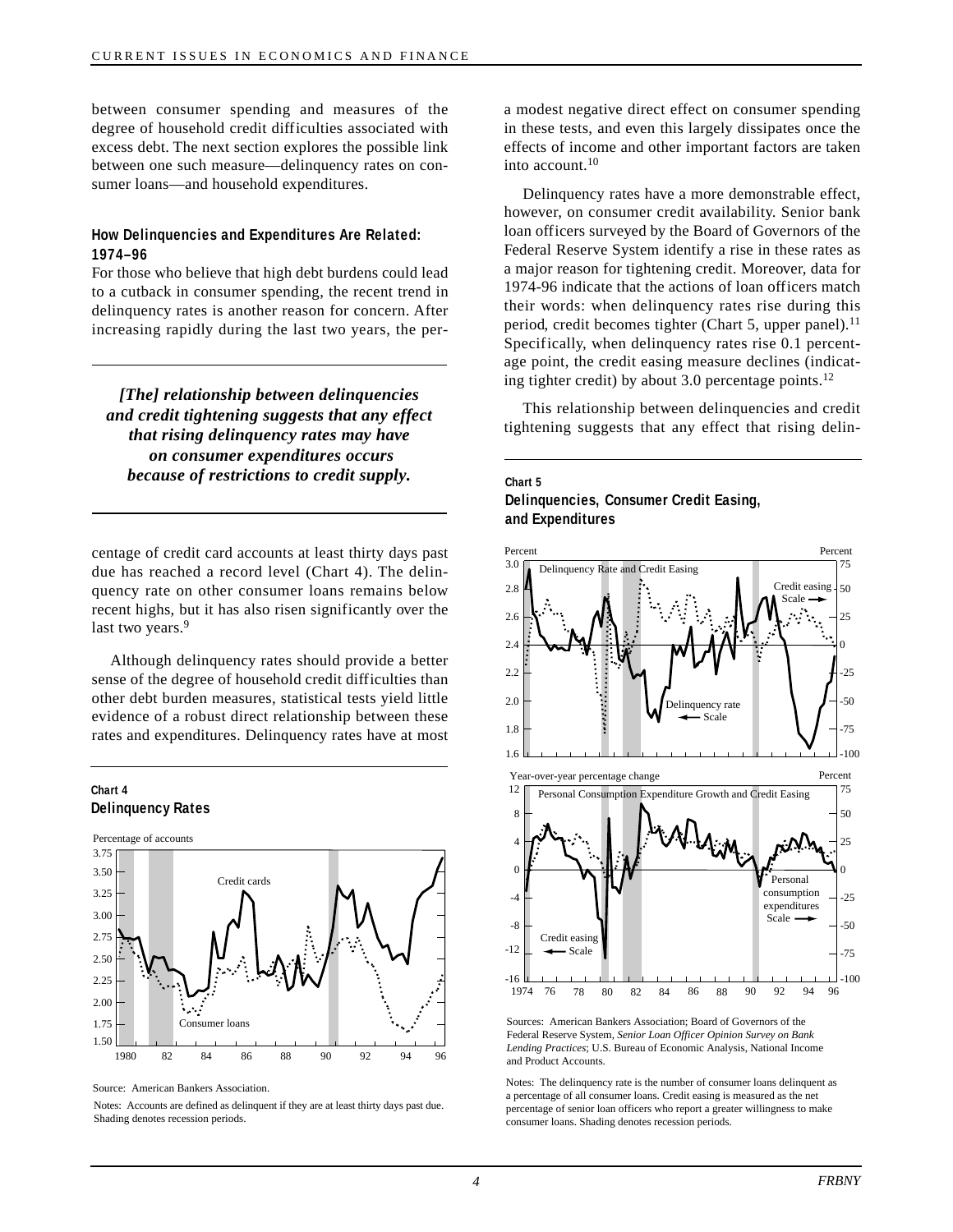quency rates may have on consumer expenditures occurs because of restrictions to credit supply: households are less able during these times to obtain more credit to support their desired spending levels. In fact, times when credit is tightening usually are times of slower consumption growth (Chart 5, lower panel). When the credit easing measure falls 3.0 percentage points, the consumption growth rate temporarily declines about 0.2 percent.<sup>13</sup> However, even though this credit supply channel provides a linkage between delinquency rates and expenditures, we cannot conclude that rising delinquency rates *cause* slower expenditure growth.<sup>14</sup>

Indeed, although credit rationing could account for the observed relationship between delinquency rates and expenditures, there is another explanation compatible with the view that household spending rises and falls with expectations about income. Since banks gather much information about their customers, they are privy to information concerning their customers' income prospects that may not be readily available to others. Therefore, if income prospects decline, banks will tighten credit at the same time that households reduce their expenditures. Thus, the relationship between lower expenditures and credit tightening (and hence delinquencies) would stem from a common response to a change in income prospects.

#### **Conclusion**

Are the current high levels of household debt a signal that consumers will soon revert to more cautious spending behavior? Surprisingly, this analysis suggests otherwise. Greater household debt generally has not led to reduced consumer spending in the past; rather, the observed relationship between debt and spending is more consistent with the hypothesis that households increase both expenditures and debt when their income prospects improve. The analysis does indicate that rising delinquency rates are associated with lower expenditure growth, but the linkage most likely occurs through the effect of delinquency rates on credit availability.

Although the complex relationship between consumer spending and household debt requires more study, the results presented here provide a clear message to analysts forecasting consumer spending: high levels of common measures of the household sector debt burden such as the debt-income ratio do not necessarily foretell slower expenditure growth. If spending slows down, the cause is more likely to be weak income growth than high household debt.

# **Notes**

1. Remarkably little research has been done on the effects of debt burdens on expenditures. The most prominent papers are those by Mishkin (1976, 1977), which conclude that higher debt levels reduce durable goods expenditures. However, because Mishkin's results use data only through the end of 1972, they cannot provide insight into how recent financial innovations may have affected the relationship between debt and spending. In a more recent paper, Garner (1996), using methods that differ from those in this article, finds that measures of the consumer debt burden historically have not been highly reliable in predicting economic growth.

2. Lindsey (1996) offers several possible reasons for these developments.

3. The data sources are the Flow of Funds Accounts, compiled by the Board of Governors of the Federal Reserve System, and the National Income and Product Accounts, released by the U.S. Bureau of Economic Analysis.

4. The debt variable used is total household financial liabilities from the Flow of Funds Accounts; using consumer credit as the debt variable does not change any substantive conclusions. The spending variable is personal consumption expenditures from the National Income and Product Accounts. The chart displays fourquarter percentage changes for purposes of clarity; the correlations between one-quarter percentage changes of the variables confirm the impressions given by the chart.

5. This model, a vector autoregression (VAR) model, includes five lags, and all variables are in log levels. The period of estimation is fourth-quarter 1960 to first-quarter 1996.

6. These simulations are known as impulse response functions. Because the variables are in log levels, the impulse responses are cumulative percentage deviations from the baseline. In calculating these, I use a triangular decomposition of the residuals covariance matrix; the variables are in the order of nondurables plus services expenditures, durables expenditures, assets, and debt (the qualitative results are not sensitive to the order).

7. The estimated effect of an unexpected debt increase on spending for nondurables and services is negligible.

8. For example, see Kiyotaki and Moore (forthcoming) for a theoretical model in which higher debt leads to lower spending, but the path of debt trails that of spending. The basic problem is that debt is a choice made by households, and so responds to many supply and demand factors. Consequently, it is difficult to determine how debt choices affect spending choices and to establish the timing between these choices. A similar issue arises in using aggregate data to test the credit channel of monetary transmission; see Bernanke and Gertler's (1995) critique of such tests. These considerations suggest that a true test of whether higher debt causes lower consumer expenditures would have to use data on individual households over time. Unfortunately, because the ideal data set does not exist, such a test cannot be done at present.

9. Delinquency rates measured by the dollar volume of accounts past due (which are not seasonally adjusted) have not risen quite as much as those pictured in Chart 4, suggesting that many of the newly delinquent accounts are relatively small. Still, by any measure, delinquency rates have climbed quickly over the last year.